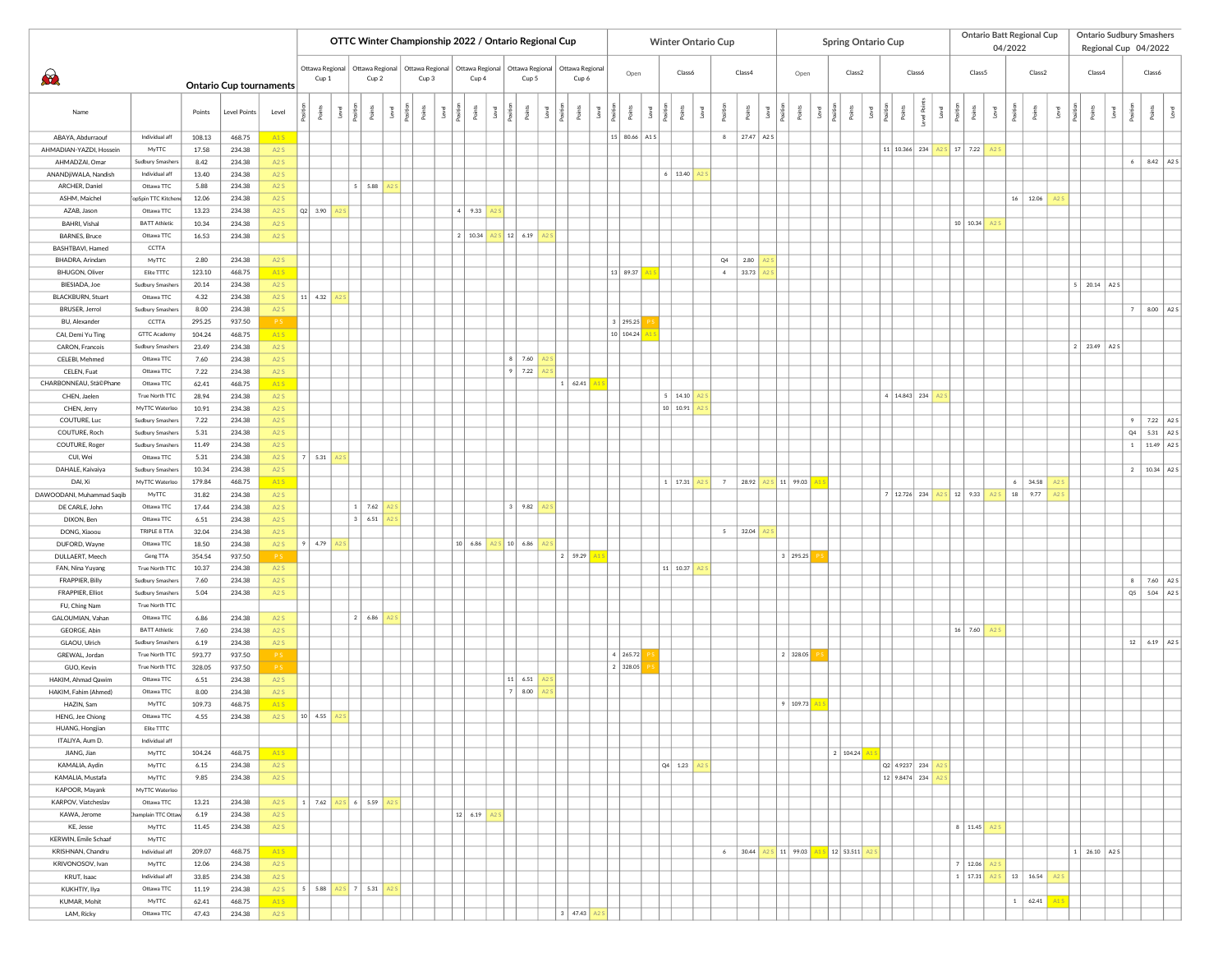|                                          |                                |                 |                                          |                  |                         |                        |             |                                         |                | OTTC Winter Championship 2022 / Ontario Regional Cup |               |                       |                          |                              |                 |                            |                  |              |                                                                                                | <b>Winter Ontario Cup</b> |             |             |            |               |          |    | <b>Spring Ontario Cup</b>       |           |                        |         |                |                                            |         |         | <b>Ontario Batt Regional Cup</b> |                |                | <b>Ontario Sudbury Smashers</b> |                  |                   |                                      |
|------------------------------------------|--------------------------------|-----------------|------------------------------------------|------------------|-------------------------|------------------------|-------------|-----------------------------------------|----------------|------------------------------------------------------|---------------|-----------------------|--------------------------|------------------------------|-----------------|----------------------------|------------------|--------------|------------------------------------------------------------------------------------------------|---------------------------|-------------|-------------|------------|---------------|----------|----|---------------------------------|-----------|------------------------|---------|----------------|--------------------------------------------|---------|---------|----------------------------------|----------------|----------------|---------------------------------|------------------|-------------------|--------------------------------------|
|                                          |                                |                 |                                          |                  |                         |                        |             |                                         |                |                                                      |               |                       |                          |                              |                 |                            |                  |              |                                                                                                |                           |             |             |            |               |          |    |                                 |           |                        |         |                |                                            |         | 04/2022 |                                  |                |                | Regional Cup 04/2022            |                  |                   |                                      |
|                                          |                                |                 |                                          |                  |                         | Ottawa Regional        |             | Ottawa Regional                         |                | Ottawa Regional                                      |               | Ottawa Regional       |                          | Ottawa Regional              | Ottawa Regional |                            |                  |              |                                                                                                |                           |             |             |            |               |          |    |                                 |           |                        |         |                |                                            |         |         |                                  |                |                |                                 |                  |                   |                                      |
| $\bigcirc$                               |                                |                 |                                          |                  |                         | Cup 1                  |             | Cup 2                                   |                | Cup 3                                                |               | Cup 4                 |                          | Cup 5                        | Cup 6           |                            | Open             |              | Class6                                                                                         |                           |             | Class4      |            |               | Open     |    | Class2                          |           |                        | Class6  |                | Class 5                                    |         |         | Class2                           |                |                | Class4                          |                  | Class6            |                                      |
|                                          |                                |                 | <b>Ontario Cup tournaments</b><br>234.38 |                  |                         |                        |             |                                         |                |                                                      |               |                       | $\sim$                   |                              |                 |                            |                  |              |                                                                                                |                           |             |             |            |               |          |    |                                 |           |                        |         |                |                                            |         |         |                                  |                |                |                                 |                  |                   |                                      |
| LAMBRUSCHINI, Steve<br>LAMIRANDE, Alex   | Ottawa TTC<br>Ottawa TTC       | 9.33<br>11.49   | 234.38                                   | A2S<br>A2S       |                         |                        |             |                                         | $\mathbf{1}$   |                                                      |               |                       |                          | 9.33<br>11.49                |                 |                            |                  |              |                                                                                                |                           |             |             |            |               |          |    |                                 |           |                        |         |                |                                            |         |         |                                  |                |                |                                 |                  |                   |                                      |
| LAO, Dong                                | MyTTC                          | 20.42           | 234.38                                   | A2S              |                         |                        |             |                                         |                |                                                      |               |                       |                          |                              |                 |                            |                  |              |                                                                                                |                           |             |             |            |               |          |    |                                 |           |                        |         |                |                                            |         |         | $11 \mid 20.42$                  | A2             |                |                                 |                  |                   |                                      |
| <b>LAPENSEE</b> , Eric                   | Sudbury Smashers               | 6.51            | 234.38                                   | A2S              |                         |                        |             |                                         |                |                                                      |               |                       |                          |                              |                 |                            |                  |              |                                                                                                |                           |             |             |            |               |          |    |                                 |           |                        |         |                |                                            |         |         |                                  |                |                |                                 | 11               | 6.51 $\vert$ A2 S |                                      |
| LAPENSEE, Todd                           | Sudbury Smashers               | 6.86            | 234.38                                   | A2S              |                         |                        |             |                                         |                |                                                      |               |                       |                          |                              |                 |                            |                  |              |                                                                                                |                           |             |             |            |               |          |    |                                 |           |                        |         |                |                                            |         |         |                                  |                |                |                                 | 10 <sub>10</sub> | 6.86              | A <sub>2</sub> s                     |
| LEE, Yiu Kee                             | Individual aff                 | 118.18          | 234.38                                   | A2S              |                         |                        |             |                                         |                |                                                      |               |                       |                          |                              |                 |                            | Rd 3: 38.31      |              |                                                                                                |                           | $12\,$      | 22.37       |            |               |          |    |                                 |           |                        |         |                | 3   14.80                                  | A2:     | 4       | 42.69                            | A <sub>2</sub> |                |                                 |                  |                   |                                      |
| LEWIS, Hunter                            | Sudbury Smashers               | 9.82            | 234.38                                   | A2S              |                         |                        |             |                                         |                |                                                      |               |                       |                          |                              |                 |                            |                  |              |                                                                                                |                           |             |             |            |               |          |    |                                 |           |                        |         |                |                                            |         |         |                                  |                |                |                                 | 3                | $9.82$ A2 S       |                                      |
| LEWIS, Rohan                             | MyTTC                          | 265.72          | 937.50                                   | <b>PS</b>        |                         |                        |             |                                         |                |                                                      |               |                       |                          |                              |                 |                            |                  |              |                                                                                                |                           |             |             |            | 4   265.72    |          |    |                                 |           |                        |         |                |                                            |         |         |                                  |                |                |                                 |                  |                   |                                      |
| LI, Ella                                 | True North TTC                 | 12.72           | 234.38                                   | A2S              |                         |                        |             |                                         |                |                                                      |               |                       |                          |                              |                 |                            |                  |              | $Q4$ 1.23                                                                                      |                           |             |             |            |               |          |    |                                 |           | 9   11.486   234       |         |                |                                            |         |         |                                  |                |                |                                 |                  |                   |                                      |
| LI, Gary                                 | <b>Sudbury Smashers</b>        | 22.31           | 234.38                                   | A2S              |                         |                        |             |                                         |                |                                                      |               |                       |                          |                              |                 |                            |                  |              |                                                                                                |                           |             |             |            |               |          |    |                                 |           |                        |         |                |                                            |         |         |                                  |                | 3 <sup>1</sup> | 22.31 A2 S                      |                  |                   |                                      |
| LI, Marvello                             | Three 10 TTC                   | 65.78           | 234.38                                   | A2S              |                         |                        |             |                                         |                |                                                      |               |                       |                          |                              |                 |                            |                  | $\mathbf{3}$ | 15.62                                                                                          |                           | Q4          | 2.80        |            |               |          |    |                                 |           | 3   15.625             | 234     |                | 5   13.36                                  | A2      |         | $12$ 18.38                       | A2             |                |                                 |                  |                   |                                      |
| LI, Owen                                 | Elite TTTC                     | 18.95           | 234.38                                   | A2S              |                         |                        |             |                                         |                |                                                      |               |                       |                          |                              | 4   42.69       |                            |                  |              |                                                                                                |                           |             |             |            |               |          |    |                                 |           | 8   12.09              | 234     |                | 18 6.86                                    | A2      |         |                                  |                |                |                                 |                  |                   |                                      |
| LI, Xing Xing<br>LI, Zachary Zhihao      | Ottawa TTC<br>True North TTC   | 42.69<br>260.34 | 234.38<br>468.75                         | A2S<br>A1S       |                         |                        |             |                                         |                |                                                      |               |                       |                          |                              |                 |                            | Rd 3: 38.31      |              |                                                                                                |                           |             | 2 37.37     |            | 8   115.50    |          |    | S 7 69.155                      |           |                        |         |                |                                            |         |         |                                  |                |                |                                 |                  |                   |                                      |
| LIN, Austin Yimin                        | CCTTA                          |                 |                                          |                  |                         |                        |             |                                         |                |                                                      |               |                       |                          |                              |                 |                            |                  |              |                                                                                                |                           |             |             |            |               |          |    |                                 |           |                        |         |                |                                            |         |         |                                  |                |                |                                 |                  |                   |                                      |
| LINDBLOM, Brian                          | Ottawa TTC                     | 11.56           | 234.38                                   | A2S              | 8                       | 5.04                   |             |                                         |                |                                                      | 11   6.51     |                       |                          |                              |                 |                            |                  |              |                                                                                                |                           |             |             |            |               |          |    |                                 |           |                        |         |                |                                            |         |         |                                  |                |                |                                 |                  |                   |                                      |
| LINH, Eric                               | MyTTC                          | 169.81          | 468.75                                   | A <sub>1</sub> S |                         |                        |             |                                         |                |                                                      |               |                       |                          |                              |                 |                            | $14 \vert 84.90$ |              |                                                                                                |                           |             |             |            | 14   84.90    |          |    |                                 |           |                        |         |                |                                            |         |         |                                  |                |                |                                 |                  |                   |                                      |
| LIU, Dong                                | Geng TTA                       | 80.66           | 468.75                                   | A <sub>1</sub> S |                         |                        |             |                                         |                |                                                      |               |                       |                          |                              |                 |                            |                  |              |                                                                                                |                           |             |             |            | 15 80.66      |          |    |                                 |           |                        |         |                |                                            |         |         |                                  |                |                |                                 |                  |                   |                                      |
| LUMA, Sam                                | Ottawa TTC                     | 6.19            | 234.38                                   | A2S              |                         |                        | $\ddot{a}$  | 6.19                                    |                |                                                      |               |                       |                          |                              |                 |                            |                  |              |                                                                                                |                           |             |             |            |               |          |    |                                 |           |                        |         |                |                                            |         |         |                                  |                |                |                                 |                  |                   |                                      |
| MACBURNIE, Mike                          | <b>Sudbury Smasher</b>         | 5.88            | 234.38                                   | A2S              |                         |                        |             |                                         |                |                                                      |               |                       |                          |                              |                 |                            |                  |              |                                                                                                |                           |             |             |            |               |          |    |                                 |           |                        |         |                |                                            |         |         |                                  |                |                |                                 | Q2               | 5.88 A2 S         |                                      |
| MAH, Zachary                             | Elite TTTC                     | 4.92            | 234.38                                   | A2S              |                         |                        |             |                                         |                |                                                      |               |                       |                          |                              |                 |                            |                  |              |                                                                                                |                           |             |             |            |               |          |    |                                 |           | Q2 4.9237 234          |         |                |                                            |         |         |                                  |                |                |                                 |                  |                   |                                      |
| MANZOOR, Zafar                           | MyTTC                          | 8.00            | 234.38                                   | A2S              |                         |                        |             |                                         |                |                                                      |               |                       |                          |                              |                 |                            |                  |              |                                                                                                |                           |             |             |            |               |          |    |                                 |           |                        |         |                | 15   8.00                                  | A2S     |         |                                  |                |                |                                 |                  |                   |                                      |
| MARSHALL, Eric                           | Ottawa TTC                     | 10.34           | 234.38                                   | A2S              |                         |                        |             |                                         | 3              |                                                      |               |                       | $\overline{\phantom{a}}$ | 10.34                        |                 |                            |                  |              |                                                                                                |                           |             |             |            |               |          |    |                                 |           |                        |         |                |                                            |         |         |                                  |                |                |                                 |                  |                   |                                      |
| <b>MENDE, Howie</b><br>MENDE, Jon        | Sudbury Smashers               | 5.59<br>8.86    | 234.38<br>234.38                         | A2S<br>A2S       |                         |                        |             |                                         |                |                                                      |               |                       |                          |                              |                 |                            |                  |              |                                                                                                |                           |             |             |            |               |          |    |                                 |           |                        |         |                |                                            |         |         |                                  |                |                |                                 | Q3<br>$5 -$      | 5.59<br>8.86      | A <sub>2</sub> S<br>A <sub>2</sub> s |
| MIHAI, Adrian                            | Sudbury Smashers<br>Ottawa TTC | 13.73           | 234.38                                   | A2S              | $\overline{\mathbf{3}}$ | 6.51                   |             |                                         |                |                                                      | $\mathcal{Q}$ | 7.22                  |                          |                              |                 |                            |                  |              |                                                                                                |                           |             |             |            |               |          |    |                                 |           |                        |         |                |                                            |         |         |                                  |                |                |                                 |                  |                   |                                      |
| MITRA, Ronit                             | MyTTC                          | 65.07           | 234.38                                   | A2S              |                         |                        |             |                                         |                |                                                      |               |                       |                          |                              |                 |                            | Rd 3: 38.31      |              |                                                                                                |                           |             |             |            |               |          |    | $Q2$ 26.756                     |           |                        |         |                |                                            |         |         |                                  |                |                |                                 |                  |                   |                                      |
| MOLOTCHKO, Andrew                        | Ottawa TTC                     |                 |                                          |                  |                         |                        |             |                                         | $\overline{4}$ |                                                      |               |                       |                          |                              |                 |                            |                  |              |                                                                                                |                           |             |             |            |               |          |    |                                 |           |                        |         |                |                                            |         |         |                                  |                |                |                                 |                  |                   |                                      |
| MORE, Rupesh                             | MyTTC                          | 65.95           | 234.38                                   | A2S              |                         |                        |             |                                         |                |                                                      |               |                       |                          |                              |                 |                            |                  |              |                                                                                                |                           | Q2          | 11.19       |            |               |          |    | Q2 26.756                       |           |                        |         |                |                                            |         | 8       | 28.01                            | A2S            |                |                                 |                  |                   |                                      |
| MUDRY DANISCH, Eliot                     | Individual aff                 | 26.76           | 234.38                                   | A2S              |                         |                        |             |                                         |                |                                                      |               |                       |                          |                              |                 |                            |                  |              |                                                                                                |                           |             |             |            |               |          |    | $Q2$ 26.756                     |           |                        |         |                |                                            |         |         |                                  |                |                |                                 |                  |                   |                                      |
| NAGPURE, Nilaksh                         | MyTTC                          | 104.24          | 468.75                                   | A1S              |                         |                        |             |                                         |                |                                                      |               |                       |                          |                              |                 |                            |                  |              |                                                                                                |                           |             |             |            | 10 104.24     |          |    |                                 |           |                        |         |                |                                            |         |         |                                  |                |                |                                 |                  |                   |                                      |
| ODORCIC, Zelko                           | MyTTC                          | 76.26           | 234.38                                   | A2S              |                         |                        |             |                                         |                |                                                      |               |                       |                          |                              |                 |                            | Rd 3: 38.31      |              |                                                                                                |                           |             | Q2 11.19    |            |               |          |    | $Q2$ 26.756                     |           |                        |         |                |                                            |         |         |                                  |                |                |                                 |                  |                   |                                      |
| PADILLA, Alberto                         | Ottawa TTC                     | 11.49           | 234.38                                   | A2S              |                         |                        |             |                                         |                |                                                      |               | 11.49                 |                          |                              |                 |                            |                  |              |                                                                                                |                           |             |             |            |               |          |    |                                 |           |                        |         |                |                                            |         |         |                                  |                |                |                                 |                  |                   |                                      |
| PANDEY, Rishi                            | Ottawa TTC                     | 24.45           | 234.38                                   | A2S              | $Q3$ 3.71               |                        | $2S$ 8 5.04 |                                         |                |                                                      | $\mathbf{3}$  | 9.82                  | $ Q2 $ 5.88              |                              |                 |                            |                  |              |                                                                                                |                           |             |             |            |               |          |    |                                 |           |                        |         |                |                                            |         |         |                                  |                |                |                                 |                  |                   |                                      |
| PARIKH, Vedant                           | MyTTC Waterloo                 | 276.97          | 468.75                                   | A1S              |                         |                        |             |                                         |                |                                                      |               |                       |                          |                              |                 |                            | 8 115.50         |              |                                                                                                |                           |             |             |            |               |          |    | 5   134.72   A1 S   Q2   26.756 |           |                        |         |                |                                            |         |         |                                  |                |                |                                 |                  |                   |                                      |
| PATHERIA, Mohammed<br>QAMRI, Abdul Javad | Sudbury Smashers<br>MyTTC      | 19.13<br>139.04 | 234.38<br>468.75                         | A2S<br>A1S       |                         |                        |             |                                         |                |                                                      |               |                       |                          |                              |                 |                            |                  |              |                                                                                                |                           |             |             |            |               |          |    | 5   76.626                      |           |                        |         |                |                                            |         |         | 1   62.41                        |                |                | $6$ 19.13 A2S                   |                  |                   |                                      |
| RAHIME, Zakria                           | CCTTA                          | 237.71          | 468.75                                   | A1S              |                         |                        |             |                                         |                |                                                      |               |                       |                          |                              |                 |                            |                  |              |                                                                                                |                           |             |             |            |               |          |    | 6   127.98   A1 S   1   109.73  |           |                        |         |                |                                            |         |         |                                  |                |                |                                 |                  |                   |                                      |
| RATHEESH, Ohmkar                         | MyTTC Waterloo                 | 188.28          | 468.75                                   | A <sub>1</sub> S |                         |                        |             |                                         |                |                                                      |               |                       |                          |                              |                 |                            | 11 99.03         |              |                                                                                                |                           |             | 11 23.55    |            |               |          |    | 8 65.698                        |           |                        |         |                |                                            |         |         |                                  |                |                |                                 |                  |                   |                                      |
| ROSAL, Rj Carbero                        | Individual aff                 |                 |                                          |                  |                         |                        |             |                                         |                |                                                      |               |                       |                          |                              |                 |                            |                  |              |                                                                                                |                           |             |             |            |               |          |    |                                 |           |                        |         |                |                                            |         |         |                                  |                |                |                                 |                  |                   |                                      |
| ROZHIN, Yury                             | Ottawa TTC                     |                 |                                          |                  |                         |                        |             |                                         | 2              |                                                      |               |                       |                          |                              |                 |                            |                  |              |                                                                                                |                           |             |             |            |               |          |    |                                 |           |                        |         |                |                                            |         |         |                                  |                |                |                                 |                  |                   |                                      |
| SADEGHI, Pedram                          | MyTTC                          | 137.34          | 468.75                                   | A1S              |                         |                        |             |                                         |                |                                                      |               |                       |                          |                              |                 |                            | Rd 3: 38.31      |              |                                                                                                |                           |             |             |            |               |          |    | 3   99.029                      |           |                        |         |                |                                            |         |         |                                  |                |                |                                 |                  |                   |                                      |
| SAINBHI, Parminder                       | MyTTC                          | 22.69           | 234.38                                   | A2S              |                         |                        |             |                                         |                |                                                      |               |                       |                          |                              |                 |                            |                  |              |                                                                                                |                           |             |             |            |               |          |    |                                 |           |                        |         |                |                                            |         | 10      | 22.69                            | A2S            |                |                                 |                  |                   |                                      |
| SANGHU, Mung                             | MyTTC Waterloo                 | 234.25          | 468.75                                   | A1S              |                         |                        |             |                                         |                |                                                      |               |                       |                          |                              |                 |                            | 12 94.08         |              |                                                                                                |                           |             | $1 \t39.34$ |            |               |          |    | 9   62.413                      |           |                        |         |                |                                            |         |         | $5 \mid 38.42 \mid$              | A2S            |                |                                 |                  |                   |                                      |
| SAYEED, Jamil                            | Ottawa TTC                     | 8.00            | 234.38                                   | A2S              |                         |                        |             |                                         |                |                                                      |               | 8.00                  |                          |                              |                 |                            |                  |              |                                                                                                |                           |             |             |            |               |          |    |                                 |           |                        |         |                |                                            |         |         |                                  |                |                |                                 |                  |                   |                                      |
| SHAHEEN, Ahmed                           | Individual aff                 | 4.92            | 234.38                                   | A2S              |                         |                        |             |                                         |                |                                                      |               |                       |                          |                              |                 |                            |                  |              | Q2 4.92 A2                                                                                     |                           |             |             |            |               |          |    |                                 |           |                        |         |                |                                            |         |         |                                  |                |                |                                 |                  |                   |                                      |
| SHAHID, Ammad<br>SHEN, Derek             | MyTTC<br>Three 10 TTC          | 14.06<br>225.50 | 234.38<br>468.75                         | A2S<br>A1S       |                         |                        |             |                                         |                |                                                      |               |                       |                          |                              |                 |                            |                  |              |                                                                                                |                           |             |             |            | 7   121.58    |          |    | 6 72.795                        |           |                        |         |                | 4   14.06                                  | A2      |         | 7   31.12                        | A2             |                |                                 |                  |                   |                                      |
| SHEN, William                            | Three 10 TTC                   | 94.08           | 468.75                                   | A1S              |                         |                        |             |                                         |                |                                                      |               |                       |                          |                              |                 |                            |                  |              |                                                                                                |                           |             |             |            |               |          |    | 4   94.077                      |           |                        |         |                |                                            |         |         |                                  |                |                |                                 |                  |                   |                                      |
| SHENOY, Navin                            | MyTTC                          | 14.74           | 234.38                                   | A2S              |                         |                        |             |                                         |                |                                                      |               |                       |                          |                              |                 |                            |                  |              | $Q2$ 4.92                                                                                      |                           |             |             |            |               |          |    |                                 |           |                        |         |                | 11   9.82                                  | A2      |         |                                  |                |                |                                 |                  |                   |                                      |
| SHVARZMAN, Mark                          | CCTTA                          | 41.23           | 234.38                                   | A2S              |                         |                        |             |                                         |                |                                                      |               |                       |                          |                              |                 |                            |                  | Q2           | 4.92                                                                                           |                           | Q3          | 5.59        |            |               |          |    |                                 |           | 1 17.313 234           |         |                |                                            |         |         | $15 \mid 13.40$                  | A2S            |                |                                 |                  |                   |                                      |
| SINGH, Gunraj                            | Individual aff                 | 25.21           | 234.38                                   | A <sub>2</sub> S |                         |                        |             |                                         |                |                                                      |               |                       |                          |                              |                 |                            |                  |              |                                                                                                |                           |             |             |            |               |          | 10 |                                 |           |                        |         |                |                                            |         |         | $9$   25.21                      |                |                |                                 |                  |                   |                                      |
| SINGH, Harnoor                           | MyTTC Waterloo                 | 134.72          | 468.75                                   | A1S              |                         |                        |             |                                         |                |                                                      |               |                       |                          |                              |                 |                            | 5   134.72       |              |                                                                                                |                           |             |             |            |               |          |    |                                 |           |                        |         |                |                                            |         |         |                                  |                |                |                                 |                  |                   |                                      |
| SKOWRONSKI, John                         | <b>Sudbury Smashers</b>        | 9.33            | 234.38                                   | A2S              |                         |                        |             |                                         |                |                                                      |               |                       |                          |                              |                 |                            |                  |              |                                                                                                |                           |             |             |            |               |          |    |                                 |           |                        |         |                |                                            |         |         |                                  |                |                |                                 |                  | $4$   9.33   A2 S |                                      |
| SOBHANIEH, Vahid                         | Ottawa TTC                     | 6.19            | 234.38                                   | A2S              |                         | 4   6.19  <br>A2S      |             |                                         |                |                                                      |               |                       |                          |                              |                 |                            |                  |              |                                                                                                |                           |             |             |            |               |          |    |                                 |           |                        |         |                |                                            |         |         |                                  |                |                |                                 |                  |                   |                                      |
| SUN, Fei                                 | Ottawa TTC                     | 8.42            | 234.38                                   | A2S              |                         |                        |             |                                         | $\sim$         |                                                      |               |                       |                          | 8.42                         |                 |                            |                  |              |                                                                                                |                           |             |             |            |               |          |    |                                 |           |                        |         |                |                                            |         |         |                                  |                |                |                                 |                  |                   |                                      |
| SUN, Jiawen                              | True North TTC                 | 2.46            | 234.38                                   | A2S              |                         |                        |             |                                         |                |                                                      |               |                       |                          |                              |                 |                            |                  |              | Q3 2.46 A2 S                                                                                   |                           |             |             |            |               |          |    |                                 |           |                        |         |                |                                            |         |         |                                  |                |                |                                 |                  |                   |                                      |
| SUNDRAM, Sanjay<br>SUNG, Glacier         | Ottawa TTC<br>Three 10 TTC     | 6.86<br>121.58  | 234.38<br>468.75                         | A2S<br>A1S       | $\overline{2}$          | 6.86<br>0.00           |             |                                         |                |                                                      |               | $0.00 \ 0.00$         |                          |                              |                 | $0.00$ 0.00 7 121.58       |                  |              |                                                                                                | $\overline{0}$            |             | 0.00        | $\circ$    | 0.00          | $\circ$  |    | $\circ$                         | $\circ$   |                        | 0       | $\circ$        |                                            |         |         |                                  |                |                |                                 |                  |                   |                                      |
| SURYVANSHI, Vishal                       | MyTTC                          | 139.26          | 234.38                                   | A2S              |                         | $\bullet$<br>$0.00$ 0  |             | $0.00 \mid 0.00 \mid$<br>0.00<br>  0.00 |                | $0.00$ 0.00<br>$0.00$ 0.00                           |               | $0.00$ 0.00           |                          | $0.00 \ 0.00$<br>$0.00$ 0.00 | $0.00$ 0.00     |                            |                  |              | 0.00                                                                                           | $0.00$ 0                  | $3^{\circ}$ |             | 35.50 A2 S |               |          |    | $0.00$ 0 11 56.327 A2 S         |           | $\circ$<br>$\circ$     | $\circ$ | $\circ$        |                                            |         |         | 3   47.43   A2S                  |                |                |                                 |                  |                   |                                      |
| SYEED AHMED, Sohaib                      | Individual aff                 | 38.31           | 234.38                                   | A2S              |                         | 0.00<br>$\circ$        |             | 0.00<br>0.00                            |                | $0.00$ 0.00                                          |               | $0.00$ 0.00           |                          | $0.00$ 0.00                  |                 | 0.00 0.00 Rd 3: 38.31 A2 S |                  |              | 0.00                                                                                           | $\circ$                   |             | 0.00        | $\circ$    | 0.00          | $\circ$  |    | $\circ$                         | $\circ$   | $\circ$                | $\circ$ | $\overline{0}$ |                                            |         |         |                                  |                |                |                                 |                  |                   |                                      |
| TAKATSU, Yuji                            | Individual aff                 | 38.99           | 234.38                                   | A2S              |                         | 0.00<br>$\overline{0}$ |             | $0.00 \ 0.00$                           |                | $0.00 \mid 0.00 \mid$                                |               | $0.00$ 0.00           |                          | $0.00$ 0.00                  | $0.00$ 0.00     |                            |                  | 12           |                                                                                                | $9.85$ $A2S$              |             | 0.00        | $\circ$    | 0.00          | $\circ$  |    | $\circ$                         | $\circ$   |                        |         |                | $2   16.447   234   A25   6   12.69   A25$ |         |         |                                  |                |                |                                 |                  |                   |                                      |
| TELLIS, Brian                            | Elite TTTC                     | 89.37           | 468.75                                   | A1S              |                         |                        |             |                                         |                |                                                      |               |                       |                          |                              |                 |                            |                  |              |                                                                                                |                           |             |             |            | 13 89.37 A1 S |          |    | $\circ$                         | $\circ$   | $\circ$                | $\circ$ | $\circ$        |                                            |         |         |                                  |                |                |                                 |                  |                   |                                      |
| THAPAR, Dhruv                            | MyTTC                          | 15.58           | 234.38                                   | A2S              |                         |                        |             |                                         |                |                                                      |               |                       |                          |                              |                 |                            |                  |              |                                                                                                |                           |             |             |            |               |          |    |                                 |           |                        |         |                | 2   15.58   A2 S                           |         |         |                                  |                |                |                                 |                  |                   |                                      |
| WANG, Matthew                            | MyTTC                          | 1.23            | 234.38                                   | A2S              |                         | 0.00<br>$\bullet$      |             | 0.00<br>  0.00                          |                | $0.00 \mid 0.00 \mid$                                |               | $0.00$ 0.00           |                          | $0.00$ 0.00                  | $0.00 \ 0.00$   |                            |                  |              | $\begin{array}{ c c c c c c } \hline \text{Q4} & \text{1.23} & \text{A2 S} \hline \end{array}$ |                           |             | 0.00        | $\circ$    | 0.00          | $\circ$  |    | $\circ$                         | $\bullet$ | $\overline{0}$         | $\circ$ | $\circ$        |                                            |         |         |                                  |                |                |                                 |                  |                   |                                      |
| WANG, Michelle                           | Elite TTTC                     |                 |                                          |                  |                         | $0.00 \ 0$             |             | $0.00 \mid 0.00 \mid$                   |                | $0.00 \ 0.00$                                        |               | $0.00 \mid 0.00 \mid$ |                          | $0.00$ 0.00                  | $0.00 \ 0.00$   |                            |                  |              |                                                                                                | $0.00 \ 0$                |             | 0.00        | $\circ$    |               | $0.00$ 0 |    | $\circ$                         | $\circ$   | $\circ$                | $\circ$ | $\circ$        |                                            |         |         |                                  |                |                |                                 |                  |                   |                                      |
| WEERASINGHEGE, Udara                     | MyTTC                          | 4.92            | 234.38                                   | A <sub>2</sub> S |                         |                        |             |                                         |                |                                                      |               |                       |                          |                              |                 |                            |                  |              |                                                                                                |                           |             |             |            |               |          |    |                                 |           | $ Q2 $ 4.9237 234 A2 S |         |                |                                            | $\circ$ |         |                                  |                |                |                                 |                  |                   |                                      |